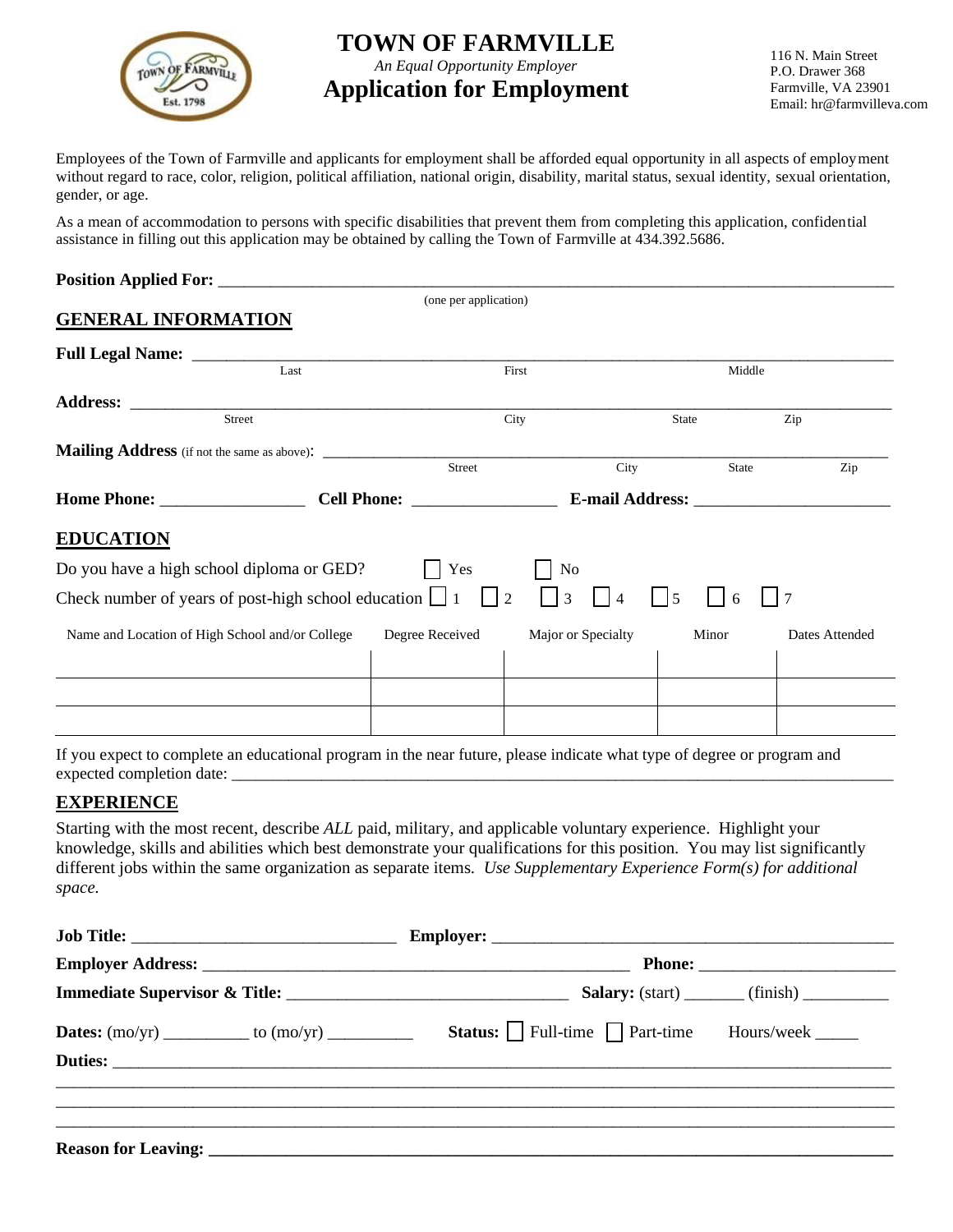| <b>ADDITIONAL INFORMATION</b>                                                   |                                                                                                                      |  |  |
|---------------------------------------------------------------------------------|----------------------------------------------------------------------------------------------------------------------|--|--|
| seminars, workshops, and special achievements or specialized skills:            | Use this space for any additional information you think would help us evaluate your application, including training, |  |  |
| (If applicable) Typing speed __________ words per minute.                       |                                                                                                                      |  |  |
| License, certificate, or other authorization to practice a trade or profession: |                                                                                                                      |  |  |

| Type | License Number | Granted by (licensing board) |
|------|----------------|------------------------------|
|      |                |                              |

#### **REFERENCES**

| List names, addresses and relationships of three persons not related to you who know your professional qualifications. |         |       |              |
|------------------------------------------------------------------------------------------------------------------------|---------|-------|--------------|
| Name                                                                                                                   | Address | Phone | Relationship |

## **MISCELLANEOUS**

For purposes of compliance with The Immigration Reform and Control Act, are you legally eligible for employment in the United States? \_\_\_\_\_\_ Under the Immigration Reform and Control Act of 1986, you will be required to fill out a certificate verifying that you are eligible to be employed and verifying your identity. Further, you will be required to provide documentation to that effect should you be employed.

**CERTIFICATION** (Each application requires current date and original signature)

By my signature below, I certify that all information submitted in this application for employment is true and complete. I understand that it is subject to verification and any falsification or omission, regardless of time of discovery, may result in my application being removed from consideration or separation from employment, if hired. I authorize the Town to contact the references, former employers and educational institutions listed about the information I have provided. I further authorize the Town to consider the information received from such sources, as it sees fit in the course of my application and/or employment.

### **Applicant Signature:** \_\_\_\_\_\_\_\_\_\_\_\_\_\_\_\_\_\_\_\_\_\_\_\_\_\_\_\_\_\_\_\_\_\_\_\_\_\_ **Date:** \_\_\_\_\_\_\_\_\_\_\_\_\_\_\_\_\_\_\_\_\_\_\_\_\_\_\_\_\_\_\_\_

How did you find out about this opening?  $\Box$  Town Website  $\Box$  Govtjobs.com  $\Box$  Newspaper  $\Box$  Other  $\Box$